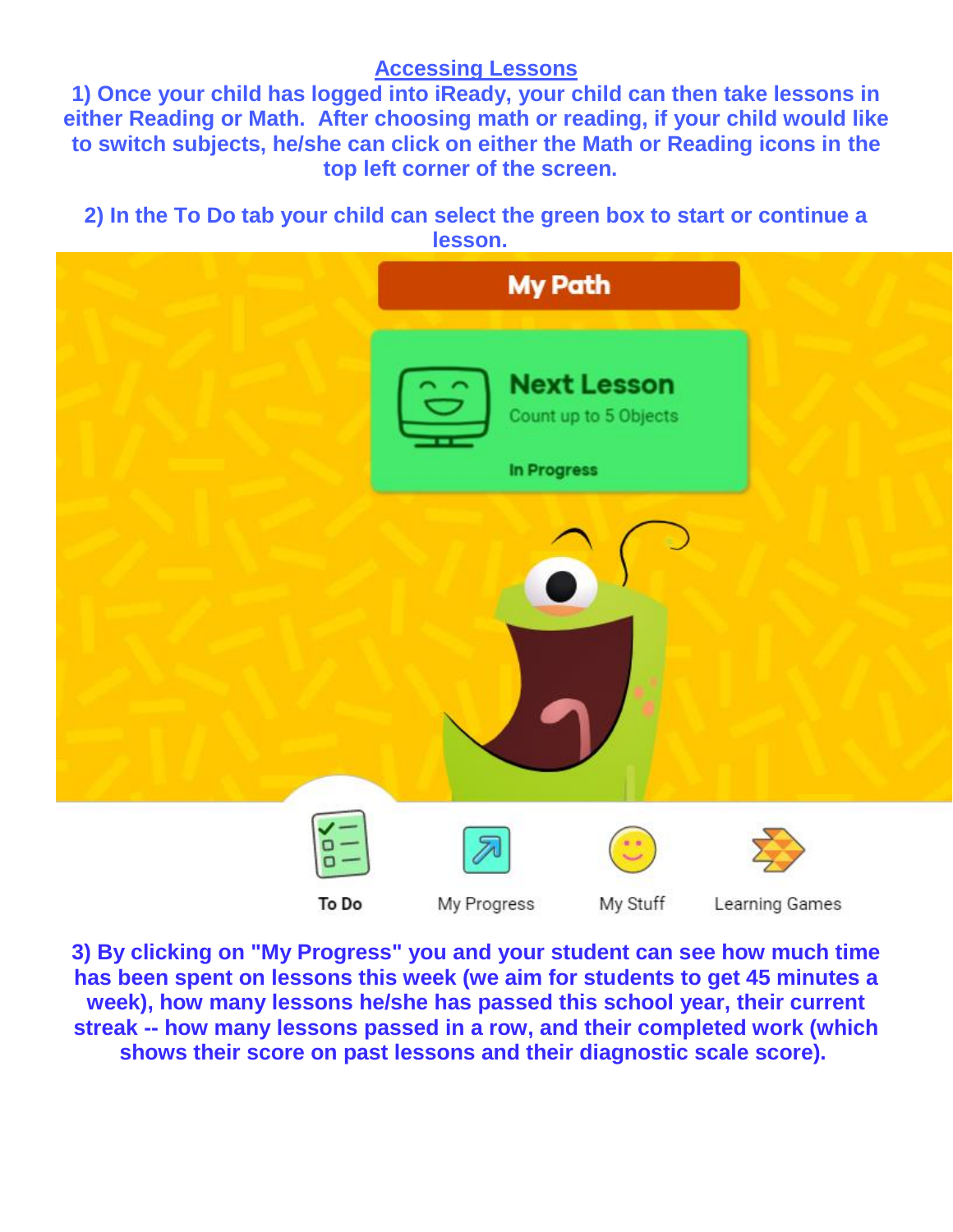

**4) My stuff allows students to choose buddies and themes, and to play games with credits earned by passing lessons. \*\*My Stuff does NOT count toward the student's 45 minute goal for the week.**



**5) Learning Games are fluency games your student can play to practice math skills. \*\*Learning Games does NOT count toward the student's 45 minute goal for the week.**